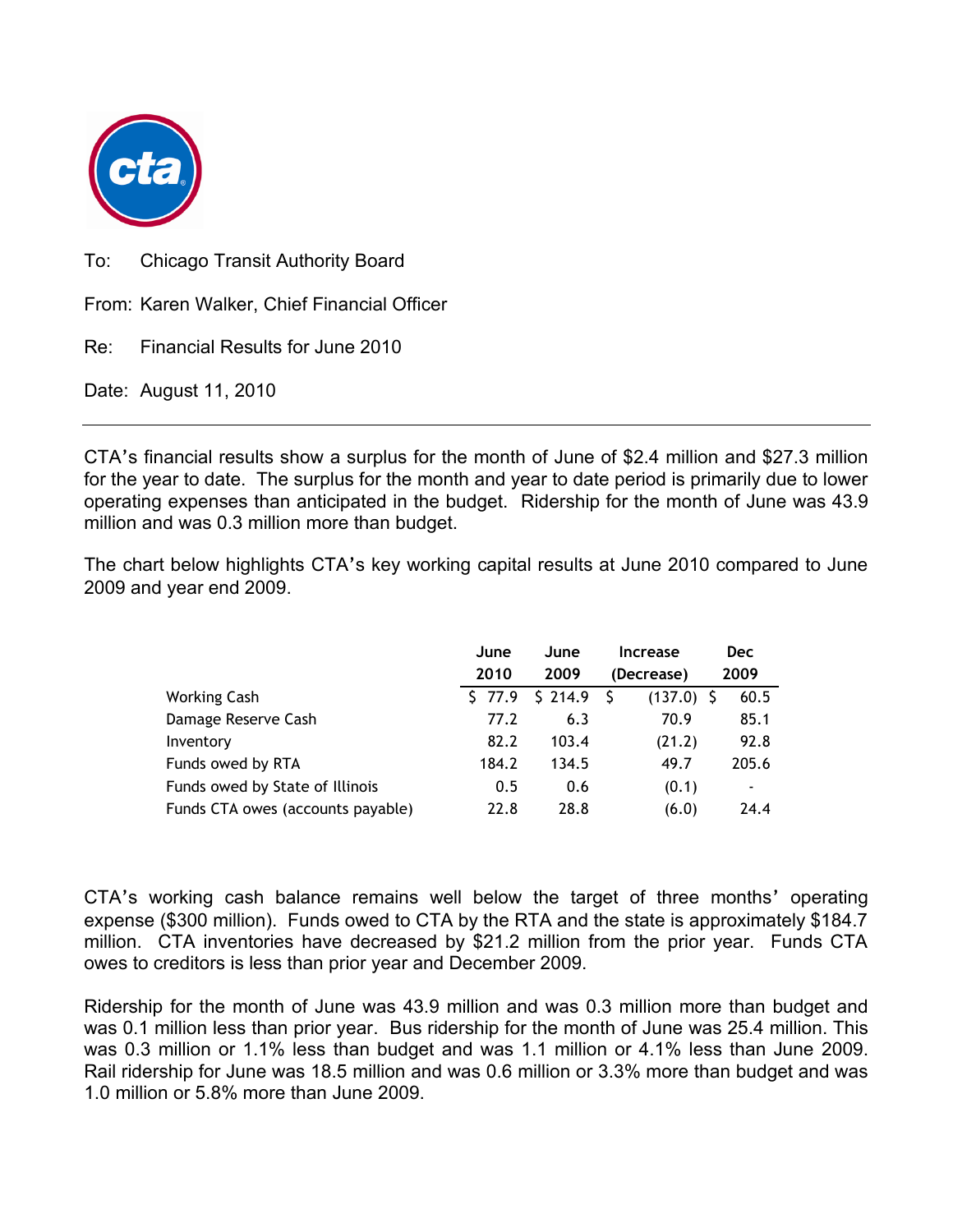Ridership for the year to date was below budget by 1.3 million or 0.5% primarily due to lower than anticipated bus ridership. Bus ridership is 5.2 million less than the prior year to date while rail ridership was 4.1 million higher. The lower bus ridership reflects the service cuts implemented in February that primarily affected bus passengers.

Public Funding Required for Operations for the month and the year was \$52.7 million and \$322.7 million, respectively and was favorable to budget by \$2.4 million and \$27.3 million, respectively.

Recovery Ratio, which measures the percentage of operating expenses CTA funds from internally generated revenues, was 57.37% for the month and 55.19% for the year. This was favorable to budget by 0.8 percentage points for the month and 1.02 percentage points for the year to date.

Operating Expenses for the month and year equaled \$100.7 million and \$595.9 million, respectively. For the current month, operating expenses were \$3.1 million or 3.0% less than budget. All expense categories were less than or equal to budget. For the year to date period, operating expenses were \$40.5 million or 6.4% lower than budget; all categories of expense favorable to budget, except security.

Labor Expense was \$69.9 million for the month of June and was \$0.3 million less than budget due to vacancies, lower overtime and higher charges to capital jobs. However, during the first half of 2010, CTA's unemployment costs were approximately \$6.8 million higher than the prior year primarily due to the layoffs implemented on February 7, 2010. Labor expense for the year to date equaled \$413.6 million and was favorable to budget by \$13.7 million.

Material Expense was \$5.6 million for the month and was \$34,000 or 0.6% less than budget. Material expense for the year to date equaled \$34.7 million and was favorable to budget by \$4.4 million. The lower material expense for the year is due to the reduction in the bus fleet with scraping of the 19 year old buses, lower material usage for rail cars and lower fare card material.

Fuel for Revenue Equipment was \$4.6 million for the month and was \$0.6 million less than budget and was \$5.8 million less than budget for the year to date. Compared to the prior year to date, fuel is 23.1 million less than 2009 due to favorable results from the fuel hedge program. The average price paid in June was \$2.67 per gallon and was under the budget price of \$3.39 per gallon.

Electric Power for Revenue Equipment was \$1.4 million for the month and \$16.4 million for the year. Power expense was \$1.1 million below budget for the month and was \$2.0 million lower for year to date.

Provision for Injuries and Damages Expense was \$2.3 million for the month and \$14.0 million for the year to date period and is on par with budget.